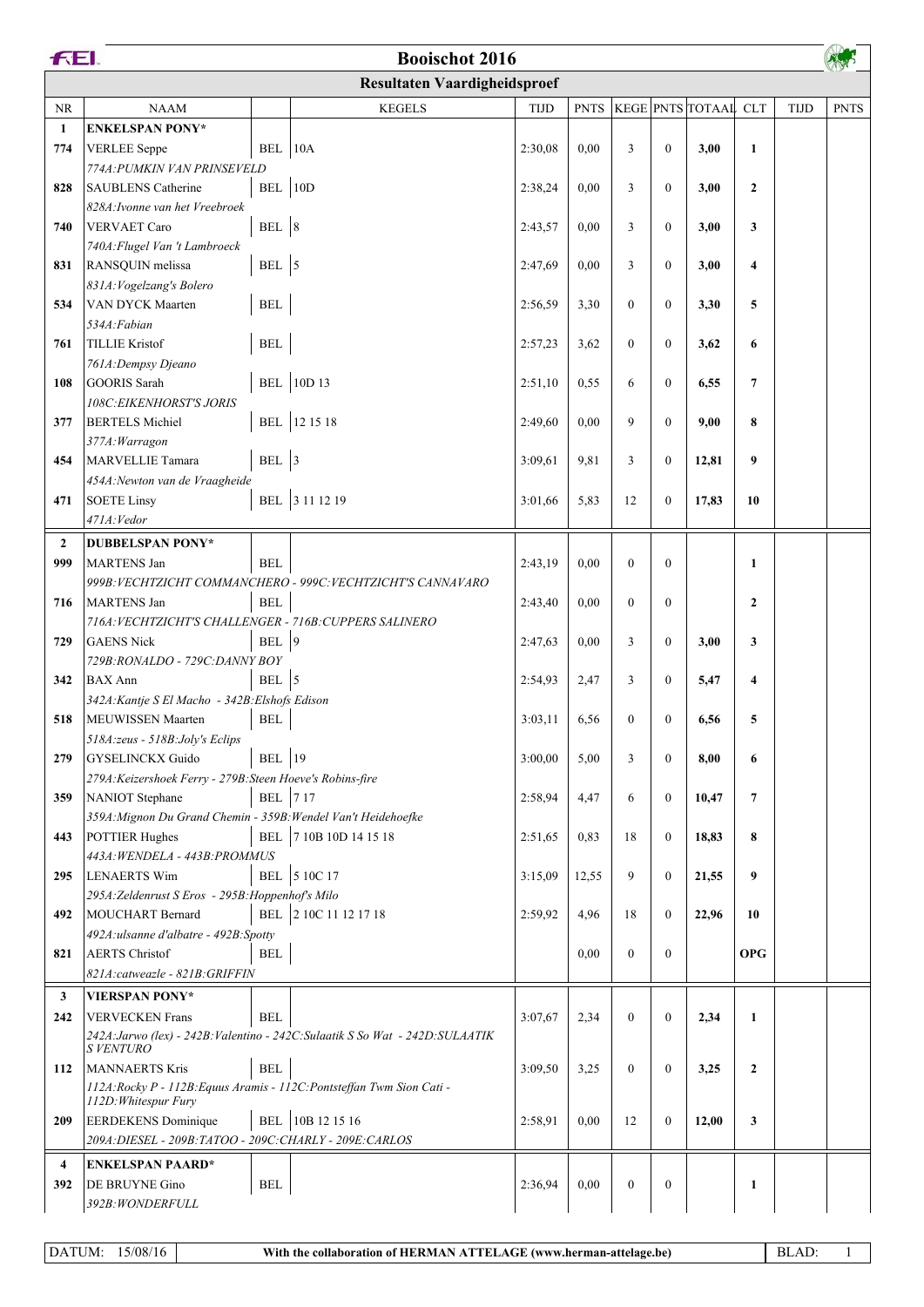|                                     | FEI.<br><b>Booischot 2016</b>                        |                      |                                                                    |             |             |                |                  |                  |                         |             |             |
|-------------------------------------|------------------------------------------------------|----------------------|--------------------------------------------------------------------|-------------|-------------|----------------|------------------|------------------|-------------------------|-------------|-------------|
| <b>Resultaten Vaardigheidsproef</b> |                                                      |                      |                                                                    |             |             |                |                  |                  |                         |             |             |
| NR                                  | <b>NAAM</b>                                          |                      | <b>KEGELS</b>                                                      | <b>TIJD</b> | <b>PNTS</b> |                |                  | KEGE PNTS TOTAAL | <b>CLT</b>              | <b>TIJD</b> | <b>PNTS</b> |
| 564                                 | <b>BAGUETTE Melanie</b>                              | $\operatorname{BEL}$ |                                                                    | 2:45,18     | 0,00        | $\overline{0}$ | $\mathbf{0}$     |                  | $\overline{2}$          |             |             |
|                                     | 564A: Regina                                         |                      |                                                                    |             |             |                |                  |                  |                         |             |             |
| 555                                 | JANS Frederik                                        | BEL 10C              |                                                                    | 2:43,65     | 0,00        | 3              | $\mathbf{0}$     | 3,00             | 3                       |             |             |
|                                     | 555A: Nico B.V.                                      |                      |                                                                    |             |             |                |                  |                  |                         |             |             |
| 175                                 | VAN COILLIE Bram                                     | BEL 9                |                                                                    | 2:46,30     | 0.00        | 3              | $\mathbf{0}$     | 3,00             | $\overline{\mathbf{4}}$ |             |             |
|                                     | 175A: Figaro V/h Dutselhof                           |                      |                                                                    |             |             |                |                  |                  |                         |             |             |
| 464                                 | MEUWIS Jonathan<br>464A: Happy des Cerisiers         | <b>BEL</b> 18        |                                                                    | 2:36,77     | 0,00        | 6              | $\mathbf{0}$     | 6,00             | 5                       |             |             |
| 519                                 | <b>VANHEES Dirk</b>                                  |                      | BEL 17 18                                                          | 2:46,65     | 0.00        | 6              | $\mathbf{0}$     | 6,00             | 6                       |             |             |
|                                     | 519A: Tinus                                          |                      |                                                                    |             |             |                |                  |                  |                         |             |             |
| 123                                 | <b>BOLLAERTS Ludo</b>                                |                      | BEL 9 10A 15                                                       | 2:38,89     | 0.00        | 9              | $\mathbf{0}$     | 9,00             | $\overline{7}$          |             |             |
|                                     | 123A: Gitana vd Stuyver                              |                      |                                                                    |             |             |                |                  |                  |                         |             |             |
| 384                                 | <b>DEPRE</b> Frederic                                |                      | BEL 2457910B                                                       | 3:00,73     | 5,37        | 18             | $\boldsymbol{0}$ | 23,37            | 8                       |             |             |
|                                     | 384A: Alex 636                                       |                      |                                                                    |             |             |                |                  |                  |                         |             |             |
| 5                                   | <b>DUBBELSPAN PAARD*</b>                             |                      |                                                                    |             |             |                |                  |                  |                         |             |             |
| 676                                 | <b>BAGUETTE Marc</b>                                 |                      | BEL 67910C1516                                                     | 3:21,30     | 9,15        | 18             | $\mathbf{0}$     | 27,15            | $\mathbf{1}$            |             |             |
|                                     | 676A: FUTURE - 676B: CLIPPER                         |                      |                                                                    |             |             |                |                  |                  |                         |             |             |
| 790                                 | DE BRABANDER Bert                                    | $\operatorname{BEL}$ |                                                                    |             | 0,00        | $\overline{0}$ | $\mathbf{0}$     |                  | <b>OPG</b>              |             |             |
|                                     | 790A: DAGERAAD - 790B: FERGUSON VAN 'T NACHTEGAALHOF |                      |                                                                    |             |             |                |                  |                  |                         |             |             |
| 9                                   | <b>ENKELSPAN TREKPAARD*</b>                          |                      |                                                                    |             |             |                |                  |                  |                         |             |             |
| 599                                 | <b>HOUBEN</b> Frank                                  | <b>BEL</b>           |                                                                    | 2:55,39     | 2,70        | $\overline{0}$ | $\mathbf{0}$     | 2,70             | $\mathbf{1}$            |             |             |
|                                     | 599A: LUCKY VAN HET BEUKENHOF                        |                      |                                                                    |             |             |                |                  |                  |                         |             |             |
| 441                                 | <b>CLERINX</b> Sofie                                 | <b>BEL</b> 11        |                                                                    | 2:31,72     | 0,00        | 3              | $\mathbf{0}$     | 3,00             | $\mathbf{2}$            |             |             |
|                                     | 441A: Tresor van het Beukenhof                       |                      |                                                                    |             |             |                |                  |                  |                         |             |             |
| 724                                 | <b>THIJS Luc</b>                                     | $\operatorname{BEL}$ |                                                                    | 2:56,42     | 3,21        | $\overline{0}$ | $\mathbf{0}$     | 3,21             | 3                       |             |             |
|                                     | 724A: Laika vh Beukenhof                             |                      |                                                                    |             |             |                |                  |                  |                         |             |             |
| 834                                 | COIBION Emmanuelle                                   | $\operatorname{BEL}$ |                                                                    |             | 0,00        | $\theta$       | $\mathbf{0}$     |                  | <b>OPG</b>              |             |             |
|                                     | 834A: Pervenche Normande                             |                      |                                                                    |             |             |                |                  |                  |                         |             |             |
| $\mathbf C$                         | <b>BENJAMINS</b>                                     |                      |                                                                    |             |             |                |                  |                  |                         |             |             |
| 814                                 | <b>TILLIE Kyra</b>                                   |                      | BEL 23 13 15                                                       | 4:00,70     | 0.00        | 12             | $\boldsymbol{0}$ | 12,00            | 1                       |             |             |
|                                     | 814A: Hjellar                                        |                      |                                                                    |             |             |                |                  |                  |                         |             |             |
| D                                   | <b>CHILDREN</b>                                      |                      |                                                                    |             |             |                |                  |                  |                         |             |             |
| 462                                 | HUYS Lisa                                            |                      | BEL 7 12 16                                                        | 3:02,00     | 6,00        | 9              | $\mathbf{0}$     | 15,00            | $\mathbf{1}$            |             |             |
|                                     | 462A: Mister Dream Vd Achterhoeve                    |                      |                                                                    |             |             |                |                  |                  |                         |             |             |
| 498                                 | <b>VANHEE Maya</b>                                   |                      | BEL 10C 10D 17                                                     | 3:03,66     | 6,83        | 9              | $\mathbf{0}$     | 15,83            | $\mathbf{2}$            |             |             |
|                                     | 498A: Palermo                                        |                      |                                                                    |             |             |                |                  |                  |                         |             |             |
| 381                                 | NANIOT Océane                                        |                      | BEL 2416                                                           | 3:09.70     | 9,85        | 9              | $\mathbf{0}$     | 18,85            | 3                       |             |             |
| 1                                   | 381A: Eyarth Adonis<br><b>VANHEE Maité</b>           |                      | BEL 12 14 15 16 18                                                 | 3:26,63     | 18,32       | 15             | $\boldsymbol{0}$ | 33,32            | $\overline{\mathbf{4}}$ |             |             |
|                                     | 1B:LIENTJE                                           |                      |                                                                    |             |             |                |                  |                  |                         |             |             |
| 812                                 | VANGOIDSENHOVEN Ellen                                |                      | BEL 5 10A 11 12 14 16 17                                           | 3:44,03     | 27,02       | 21             | $\mathbf{0}$     | 48,02            | 5                       |             |             |
|                                     | 812A: HARISCO                                        |                      |                                                                    |             |             |                |                  |                  |                         |             |             |
| $\bf E$                             | <b>JUNIORS</b>                                       |                      |                                                                    |             |             |                |                  |                  |                         |             |             |
| 770                                 | HUYS Jana                                            | BEL 3                |                                                                    | 2:46,26     | 2,13        | 3              | $\mathbf{0}$     | 5,13             | $\mathbf{1}$            |             |             |
|                                     | 770B: FILOU                                          |                      |                                                                    |             |             |                |                  |                  |                         |             |             |
| F                                   | <b>ENKELSPAN PONY **</b>                             |                      |                                                                    |             |             |                |                  |                  |                         |             |             |
| 569                                 | DUFOSSEZ Eline                                       | <b>BEL</b> 12        |                                                                    | 2:22,45     | 0.00        | 3              | $\boldsymbol{0}$ | 3,00             | $\mathbf{1}$            |             |             |
|                                     | 569A:Lucky Boy                                       |                      |                                                                    |             |             |                |                  |                  |                         |             |             |
| 371                                 | <b>MAENE</b> Marnix                                  | <b>BEL</b> 13        |                                                                    | 2:31,18     | 3,59        | 3              | $\boldsymbol{0}$ | 6,59             | $\mathbf{2}$            |             |             |
|                                     | 371A: Frits-Albert                                   |                      |                                                                    |             |             |                |                  |                  |                         |             |             |
| 302                                 | VAN DEN BERGH Rudi                                   | $\operatorname{BEL}$ |                                                                    | 2:40,66     | 8,33        | $\overline{0}$ | $\mathbf{0}$     | 8,33             | 3                       |             |             |
|                                     | 302A: Clever De Luxe                                 |                      |                                                                    |             |             |                |                  |                  |                         |             |             |
| 324                                 | PALLEN Sebastien                                     |                      | BEL 56810A10B                                                      | 2:19,23     | 0,00        | 15             | $\boldsymbol{0}$ | 15,00            | 4                       |             |             |
|                                     | 324A:Carlo                                           |                      |                                                                    |             |             |                |                  |                  |                         |             |             |
| 369                                 | <b>DE WANDEL Karel</b>                               |                      | BEL 2 11 12 15 18                                                  | 2:35,76     | 5,88        | 15             | $\boldsymbol{0}$ | 20,88            | 5                       |             |             |
|                                     | 369A: DEDEO VAN DE PERELAAR                          |                      |                                                                    |             |             |                |                  |                  |                         |             |             |
|                                     | DATUM: 15/08/16                                      |                      | With the collaboration of HERMAN ATTELAGE (www.herman-attelage.be) |             |             |                |                  |                  |                         | BLAD:       | 2           |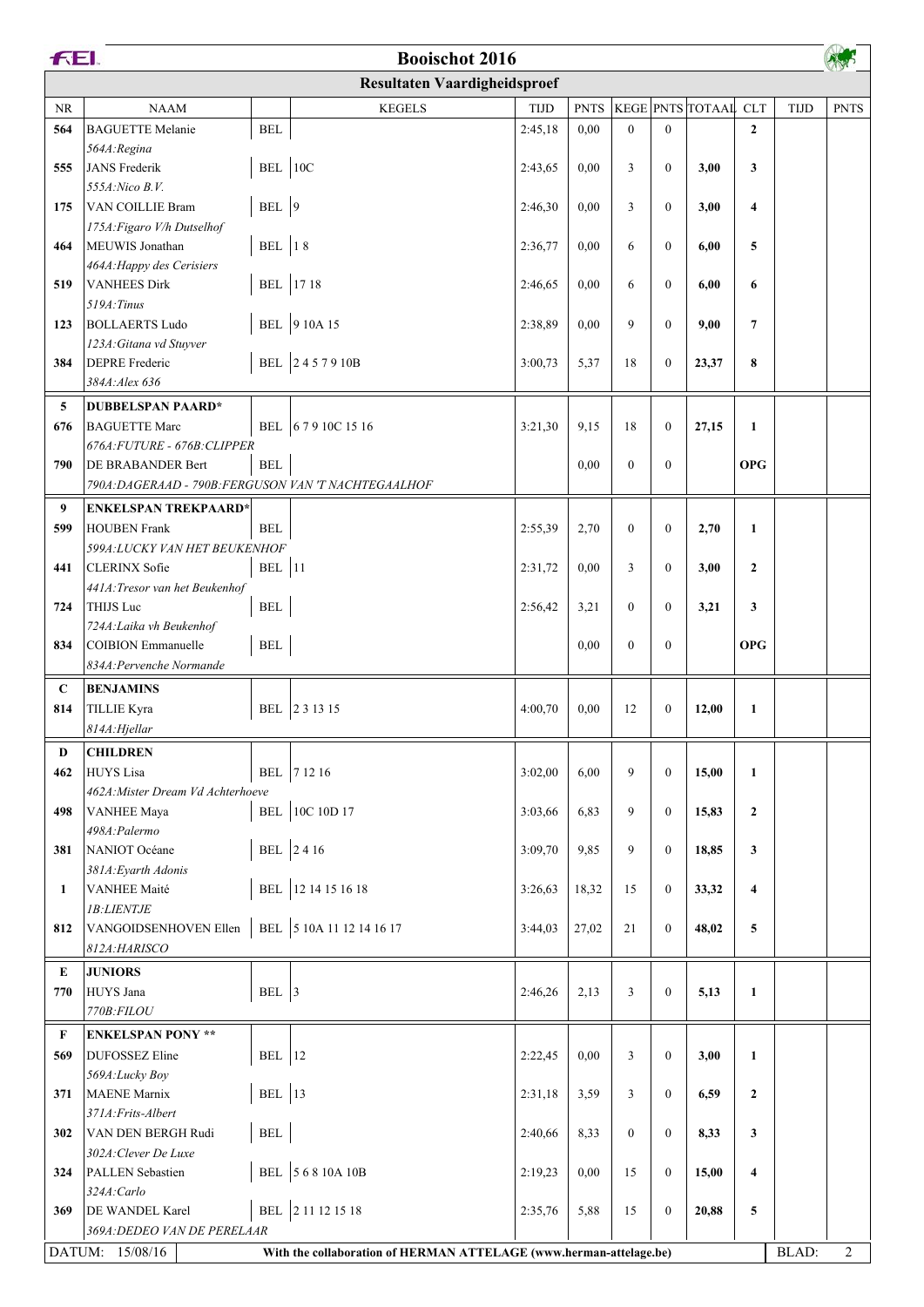|           | FEI.<br><b>Booischot 2016</b>                                                                       |                      |                                                                    |             |             |                  |                  |                      |                  |             |             |  |
|-----------|-----------------------------------------------------------------------------------------------------|----------------------|--------------------------------------------------------------------|-------------|-------------|------------------|------------------|----------------------|------------------|-------------|-------------|--|
|           | <b>Resultaten Vaardigheidsproef</b>                                                                 |                      |                                                                    |             |             |                  |                  |                      |                  |             |             |  |
| <b>NR</b> | <b>NAAM</b>                                                                                         |                      | <b>KEGELS</b>                                                      | <b>TIJD</b> | <b>PNTS</b> |                  |                  | KEGE PNTS TOTAAL CLT |                  | <b>TIJD</b> | <b>PNTS</b> |  |
| G         | <b>DUBBELSPAN PONY **</b>                                                                           |                      |                                                                    |             |             |                  |                  |                      |                  |             |             |  |
| 496       | <b>VANHEE Wenny</b>                                                                                 | <b>BEL</b>           |                                                                    | 2:48,54     | 9,77        | $\Omega$         | $\mathbf{0}$     | 9,77                 | $\mathbf{1}$     |             |             |  |
|           | 496B: RAKT'S GOLDY - 496C: NAPOLEON                                                                 |                      |                                                                    |             |             |                  |                  |                      |                  |             |             |  |
| 272       | VAN DER SPEETEN Marc                                                                                |                      | BEL 15 16 18 19                                                    | 2:40,49     | 5,75        | 12               | $\mathbf{0}$     | 17,75                | $\overline{2}$   |             |             |  |
|           | 272A: CASPER - 272C: JANNICK                                                                        |                      |                                                                    |             |             |                  |                  |                      |                  |             |             |  |
| 376       | <b>CALLEBAUT Eric</b>                                                                               |                      | <b>BEL</b> 10A 10D                                                 | 2:55,11     | 13,06       | 6                | $\mathbf{0}$     | 19,06                | 3                |             |             |  |
|           | 376A: Valentino - 376B: Brouwershaven's Maarten                                                     |                      |                                                                    |             |             |                  |                  |                      |                  |             |             |  |
| 119       | <b>WATKINS</b> Sally-anne                                                                           |                      | GBR 5910B11                                                        | 2:46,15     | 8,58        | 12               | $\mathbf{0}$     | 20,58                | 4                |             |             |  |
|           | 119A: Mullins Keltic Prince - 119B: Acresdale Ultimate Warrior                                      |                      |                                                                    |             |             |                  |                  |                      |                  |             |             |  |
| 325       | <b>VERHAEGE Johan</b>                                                                               | <b>BEL</b>           |                                                                    |             | 0.00        | $\boldsymbol{0}$ | $\mathbf{0}$     |                      | <b>OPG</b>       |             |             |  |
|           | 325C: SINT MAARTENSHOEK ROBIN - 325B: SPIRIT BLACK                                                  |                      |                                                                    |             |             |                  |                  |                      |                  |             |             |  |
| Н         | <b>VIERSPAN PONY **</b>                                                                             |                      |                                                                    |             |             |                  |                  |                      |                  |             |             |  |
| 408       | <b>VERDRONCKEN Bart</b>                                                                             | $BER$   10C          | 408A: PEIRO - 408B: LOA - 408C: MATTA - 408D: WOLDHOEVE S RONNY    | 2:51,27     | 1,64        | 3                | $\mathbf{0}$     | 4,64                 | 1                |             |             |  |
| 327       | VAN DYCK Thomas                                                                                     |                      | <b>BEL</b> 3 10B                                                   | 2:45,21     | 0,00        | 6                | $\mathbf{0}$     | 6,00                 | $\overline{2}$   |             |             |  |
|           |                                                                                                     |                      | 327A: DOUBLE PS PERCANN - 327B: HY BINDER RONIMO - 327C: AUTHENTIC |             |             |                  |                  |                      |                  |             |             |  |
|           | VAN DE WILGENDREEF - 327D: RUITEN A PRINCE GEORGE                                                   |                      |                                                                    |             |             |                  |                  |                      |                  |             |             |  |
| 1         | <b>ENKELSPAN PAARD**</b>                                                                            |                      |                                                                    |             |             |                  |                  |                      |                  |             |             |  |
| 102       | <b>COLLETTE Guy</b>                                                                                 | <b>BEL</b>           |                                                                    | 2:31,34     | 1,17        | $\boldsymbol{0}$ | $\mathbf{0}$     | 1,17                 | 1                |             |             |  |
|           | 102A:Amstel                                                                                         |                      |                                                                    |             |             |                  |                  |                      |                  |             |             |  |
| 638       | <b>MALHERBES Louis Marie</b>                                                                        |                      | <b>BEL</b> 3 10D                                                   | 2:27,04     | 0,00        | 6                | $\mathbf{0}$     | 6,00                 | $\overline{2}$   |             |             |  |
|           | 638A:Hollywood                                                                                      |                      | BEL 10C 13 14                                                      |             |             |                  | $\mathbf{0}$     |                      |                  |             |             |  |
| 180       | PHILIPPOT Laure<br>180A: Galen V                                                                    |                      |                                                                    | 2:31,08     | 1,04        | 9                |                  | 10,04                | 3                |             |             |  |
| 246       | <b>WYNANTS Andre</b>                                                                                |                      | BEL 10B 13 17                                                      | 2:33,19     | 2,10        | 9                | $\mathbf{0}$     | 11,10                | 4                |             |             |  |
|           | 246A: Albatros                                                                                      |                      |                                                                    |             |             |                  |                  |                      |                  |             |             |  |
| 596       | <b>TRENKER Rodolphe</b>                                                                             |                      | BEL 4 10B 16 17                                                    | 2:30,55     | 0,78        | 12               | $\mathbf{0}$     | 12,78                | 5                |             |             |  |
|           | 596A:Esprit                                                                                         |                      |                                                                    |             |             |                  |                  |                      |                  |             |             |  |
| 138       | <b>TILMAN Pierre</b>                                                                                |                      | BEL 6 10C 13 17                                                    | 2:42,47     | 6,74        | 12               | $\mathbf{0}$     | 18,74                | 6                |             |             |  |
|           | 138A: Eastman                                                                                       |                      |                                                                    |             |             |                  |                  |                      |                  |             |             |  |
| 733       | <b>RENAER Mario</b><br>733A: Calarador                                                              |                      | BEL 48 10C 10D 11                                                  | 2:51,45     | 11,23       | 15               | $\mathbf{0}$     | 26,23                | 7                |             |             |  |
|           |                                                                                                     |                      |                                                                    |             |             |                  |                  |                      |                  |             |             |  |
| J<br>601  | <b>DUBBELSPAN PAARD**</b><br><b>VERHOEFF Karin</b>                                                  | $\operatorname{BEL}$ |                                                                    | 2:44,34     | 1,67        | $\overline{0}$   | $\mathbf{0}$     | 1,67                 | 1                |             |             |  |
|           | 601A: Werner - 601B: Carel                                                                          |                      |                                                                    |             |             |                  |                  |                      |                  |             |             |  |
| 533       | <b>STUYCK Sven</b>                                                                                  |                      | <b>BEL</b> 10A 19                                                  | 2:43,65     | 1,33        | 6                | $\boldsymbol{0}$ | 7,33                 | $\boldsymbol{2}$ |             |             |  |
|           | 533B: FLAMBEAU P - 533C: FANUS                                                                      |                      |                                                                    |             |             |                  |                  |                      |                  |             |             |  |
| 602       | <b>HEYLEN Wim</b>                                                                                   | BEL 5                |                                                                    | 2:52,60     | 5,80        | 3                | $\mathbf{0}$     | 8,80                 | 3                |             |             |  |
|           | 602A: FIGARO A - 602B: GARVIN VAN PAPINGLO                                                          |                      |                                                                    |             |             |                  |                  |                      |                  |             |             |  |
| 796       | <b>LOUESSE</b> Etienne                                                                              |                      | <b>BEL</b> 10B 19                                                  | 2:47,50     | 3,25        | 6                | $\boldsymbol{0}$ | 9,25                 | 4                |             |             |  |
|           | 796A: Chimene - 796B: Ava                                                                           |                      |                                                                    |             |             |                  |                  |                      |                  |             |             |  |
| 290       | <b>PONCELET Valere</b>                                                                              |                      | BEL 10D 15                                                         | 2:52,78     | 5,89        | 6                | $\boldsymbol{0}$ | 11,89                | 5                |             |             |  |
| 484       | 290A: XALANA DAS LEZIRIAS - 290B: XILABE DAS LEZIRIAS<br><b>HUYS Dirk</b>                           |                      | <b>BEL</b> 10D 15                                                  | 2:54,20     | 6,60        | 6                | $\boldsymbol{0}$ | 12,60                | 6                |             |             |  |
|           | 484B:ZAMIRO - 484C:EPPO                                                                             |                      |                                                                    |             |             |                  |                  |                      |                  |             |             |  |
| 665       | <b>BOLAND</b> Xavier                                                                                |                      | BEL 13 10A 13 18                                                   | 2:45,28     | 2,14        | 15               | $\boldsymbol{0}$ | 17,14                | $\overline{7}$   |             |             |  |
|           | 665A: Jaran - 665B: Undercover M                                                                    |                      |                                                                    |             |             |                  |                  |                      |                  |             |             |  |
| 256       | VERCRUYSSEN Roger                                                                                   |                      | BEL 10A 10D 11 18 19                                               | 2:59,72     | 9,36        | 15               | $\mathbf{0}$     | 24,36                | 8                |             |             |  |
|           | 256A:Laszlo - 256B:Mester                                                                           |                      |                                                                    |             |             |                  |                  |                      |                  |             |             |  |
| 476       | <b>FAVEERE</b> Joris                                                                                |                      | BEL 3 5 8 10C 15                                                   | 3:07,04     | 13,02       | 15               | $\mathbf{0}$     | 28,02                | 9                |             |             |  |
|           | 476A: Witske v h Eikenhof - 476B: Whisky v h Eikenhof                                               |                      |                                                                    |             |             |                  |                  |                      |                  |             |             |  |
| $\bf K$   | <b>VIERSPAN PAARD**</b>                                                                             |                      |                                                                    |             |             |                  |                  |                      |                  |             |             |  |
| 780       | <b>DEGRIECK Dries</b>                                                                               | <b>BEL</b>           |                                                                    | 2:45,88     | 0,00        | $\overline{0}$   | $\mathbf{0}$     |                      | 1                |             |             |  |
|           | 780A: WILLEM - 780C: ZILVERONE - 780E: ZICO - 780F: DIRK                                            |                      | <b>BEL</b> 10A 17                                                  |             |             |                  | $\mathbf{0}$     |                      |                  |             |             |  |
| 424       | <b>TAVERNIERS Bruno</b>                                                                             |                      | 424A: UNO - 424B: TUENES - 424C: WONDERBOY - 424E: BOYBRIEZER      | 2:59,16     | 0,00        | 6                |                  | 6,00                 | $\boldsymbol{2}$ |             |             |  |
|           |                                                                                                     |                      |                                                                    |             |             |                  |                  |                      |                  |             |             |  |
|           | DATUM: 15/08/16<br>BLAD:<br>3<br>With the collaboration of HERMAN ATTELAGE (www.herman-attelage.be) |                      |                                                                    |             |             |                  |                  |                      |                  |             |             |  |